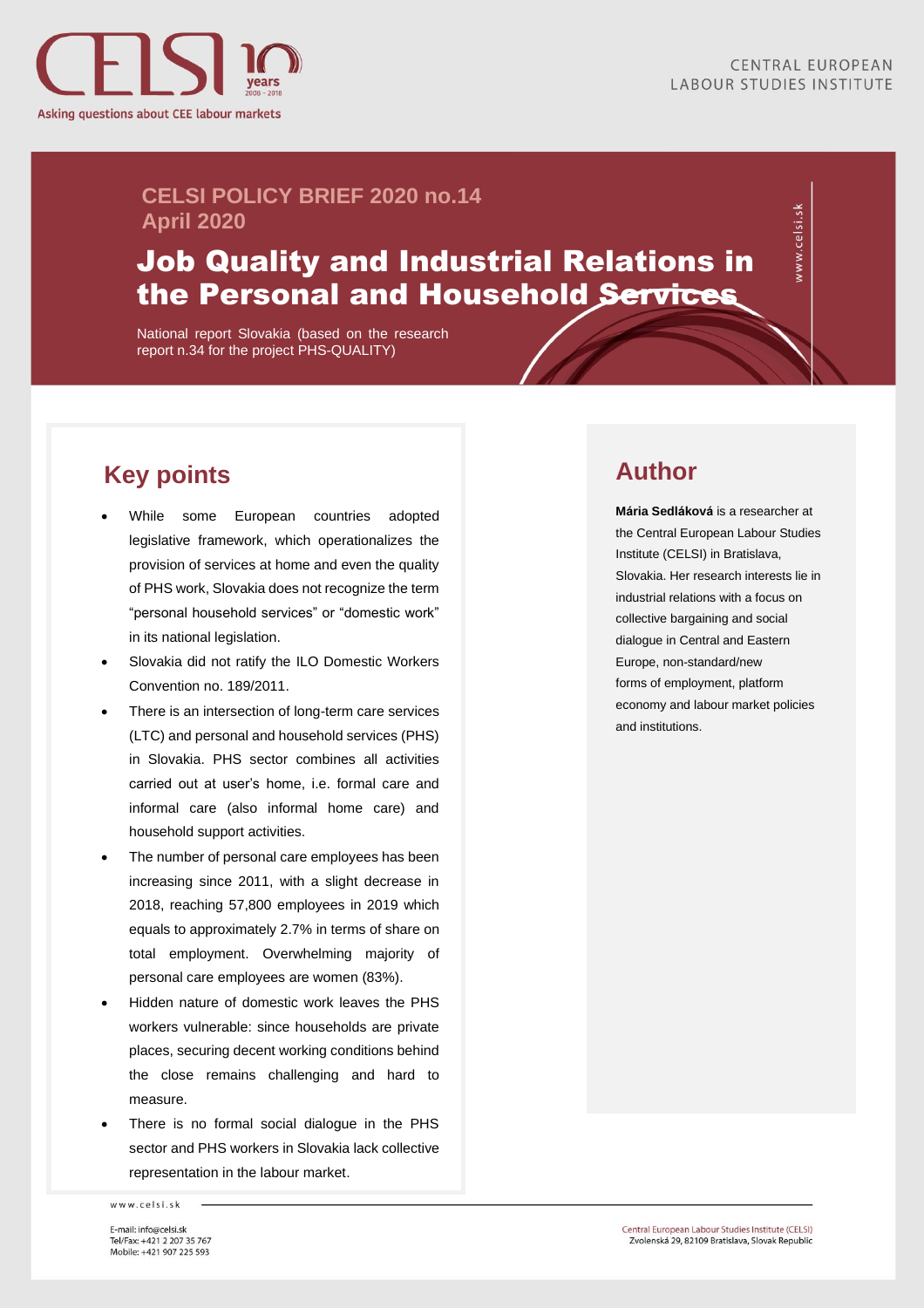

### **1. ABOUT THE PROJECT**

The project PHS-QUALITY - Job Quality and Industrial Relations in the Personal and Household Services Sector is an international research project funded by the European Commission under the grant agreement number VP/2017/004/0049.

The aim of the PHS-QUALITY project is to study, from a comparative and multidisciplinary perspective, the existing public policies and social partners' strategies towards personal and household services in ten EU countries, namely, Belgium, Denmark, the Netherlands, Spain, Germany, France, Finland, Czech Republic, Slovakia and the UK. Personal and household services (PHS) cover a range of activities that contribute to the well-being at home of families and individuals, including child care, care for the elderly and persons with disabilities, housework services (such as cleaning, ironing and gardening), remedial classes, home repairs, etcetera. PHS are provided within the household, mostly by women, mainly working part time, with relatively low skills and often from a migrant background. It is a rapidly growing sector where a large share of the work is done informally, which often negatively affects both the quality of work and the quality of the services. Improving the quality of work in PHS is high on the policy agenda of the EU and the ILO. The aim of the here project is to analyse legislation, public policies, and social partners' actions/campaigns specifically oriented to protect PHS providers.

The project answers two research questions: 1) How can regulation, public policy and social partners' actions improve job quality and fight informality in the PHS sector? 2) What are the responses of social partners to challenges of lowering informality, fighting precariousness, providing visibility, improving job quality and social protection in the PHS sector?

# **2. NATIONAL CASE STUDY: SLOVAKIA**

The study offers an overview of all services that can be described as, and fall under the description of, personal household services in Slovakia. The report then narrows the focus and analyses the sector based on its formality: formal (regulated) and informal (less/not regulated). Taking into account that there is a range of PHS services from the most formal to informal, the report presents an evidence on elder care (both formal and informal) and household services such as cleaning, cooking and similar (mostly informal). The report looks at the period of last 10 years (2010-2020), but if necessary, refers to earlier periods (e.g. in case of national legislation).

The report is based on several sources. It combines available statistical evidence concerning domestic workers with the analyses based on desk research on available literature, current legislation and relevant legal regulations at the national level, including the ILO Domestic Workers Convention. Several semi-structured interviews with the representatives of social partners/relevant actors and experts were conducted. Due to the limited collective representation of domestic workers and a case study of crossborder home careers, interviews with individual workers were used as a supplementary evidence. The evidence is supported by the media articles and any other relevant documentation.

www.celsi.sk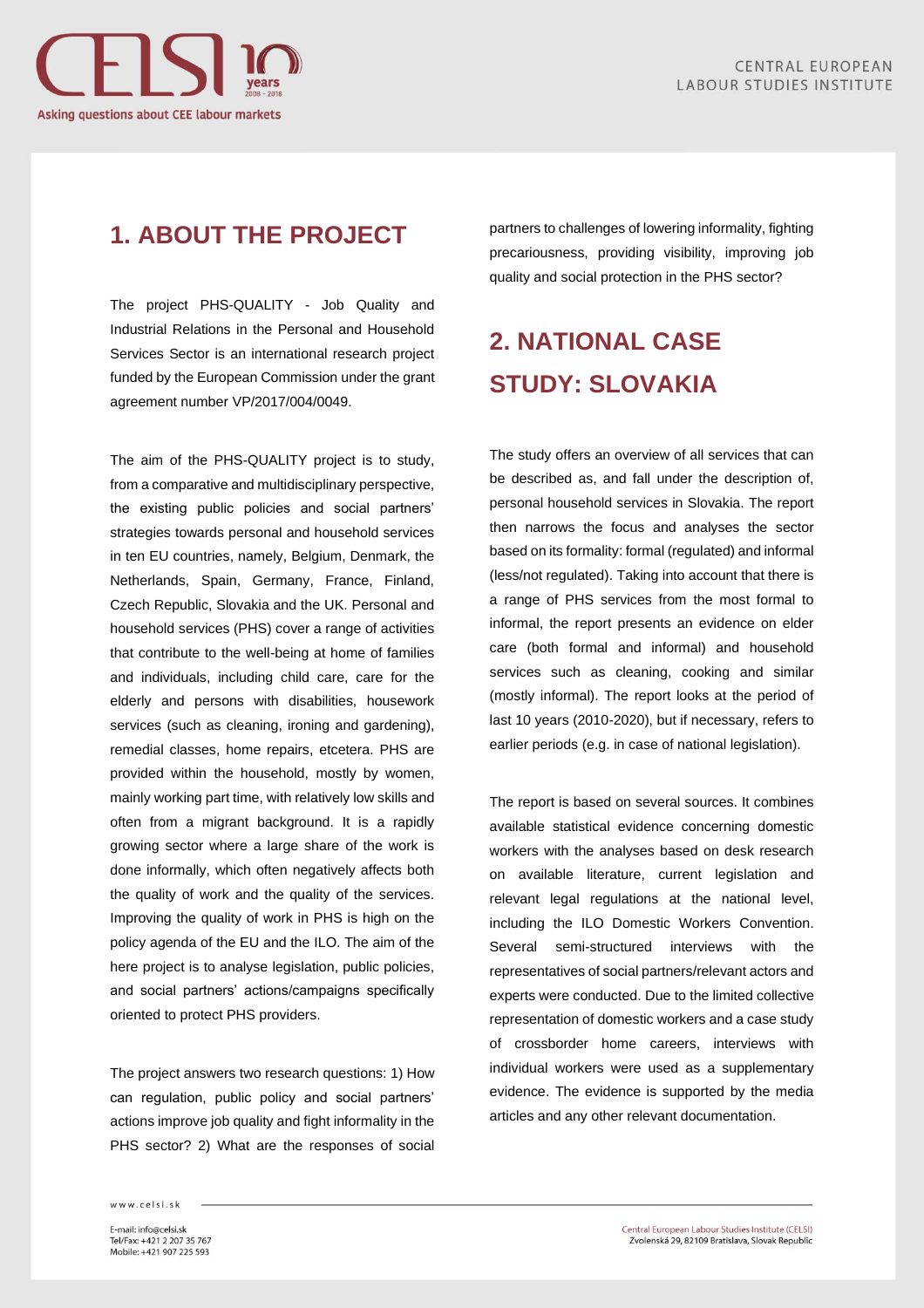

#### **3. MAIN FINDINGS**

The report finds that in Slovakia, the PHS sector is not distinctly defined in the Slovak legal system and work in the sector falls under the intersection between the long-term care services (LTC) and personal and household services (PHS). Similarly, the concept of domestic work and domestic worker is not recognized in the Slovak legislation.

Since PHS sector is not statistically recognized as a distinct economic activity, there is a lack of reliable data on PHS, both in terms of a size of the sector and its employment. For Slovakia, Eurostat does not provide statistics on services of households as employers of domestic personnel (NACE 97) because of the low reliability. Self-reported use of home care services in 2014 reached 1.3% and 6.9% of users were over 65 years old. The number of personal care employees has been increasing since 2011, with a slight decrease in 2018, reaching 57,800 employees in 2019. In terms of share on total employment, this equals to approximately 2.7%. Overwhelming majority of personal care employees are women (83%).

The hidden nature of domestic work has a potential to influence all aspects of work and working conditions of domestic workers. Several negative consequences of home care-giving on workers related to the nature of their work have been identified, including consequences on personal health and economic consequences of care work. Concerns about safety of both workers and clients, and liability of domestic work was also seen as problematic. The employment status of workers differs based on the level of formality in the sector. In the formal parts of the PHS sector, workers enjoy the standard employment contracts. Workers of more informal sub-sectors, such as housekeeping, can have any formal or informal status: they can be fulltime employees, agency workers, self-employed, or informal workers with no contract at all (undeclared work). Wages of workers in PHS sector are on average lower than the national average. Their working time is often without resting periods.

Slovakia did not ratify the ILO's Domestic Workers Convention no. 189/2011 and there are no plans for its ratification in the near future. According to the valid legislation, anyone who is performing dependent work should have a status of an employee. Therefore, domestic workers do not require special legal status according to the Ministry of Labour. The ratification of the Convention would require several amendments to the legislation, mostly related to the definition of domestic work, domestic workers, and the subsequent adaptation of certain provisions and the implementation in relation to the specific characteristics of domestic work. The analysis of social partners' positions and identified problematic aspects of work in the PHS sector, however, show a need to reevaluate this position and address various aspects of poor(er) working conditions of domestic workers.

The voice of workers in PHS sector is weak and PHS workers lack collective representation in the labour market. However, sub-sectors of the PHS sectors are to a certain extent included in the existing structures of social dialogue. There is no social dialogue and collective bargaining distinct for the PHS sector, as defined in this report. Thus, the level of collective representation of various types of workers depends on the existence of social partners in the respective sub-sector, presence or absence of social dialogue

www.celsi.sk